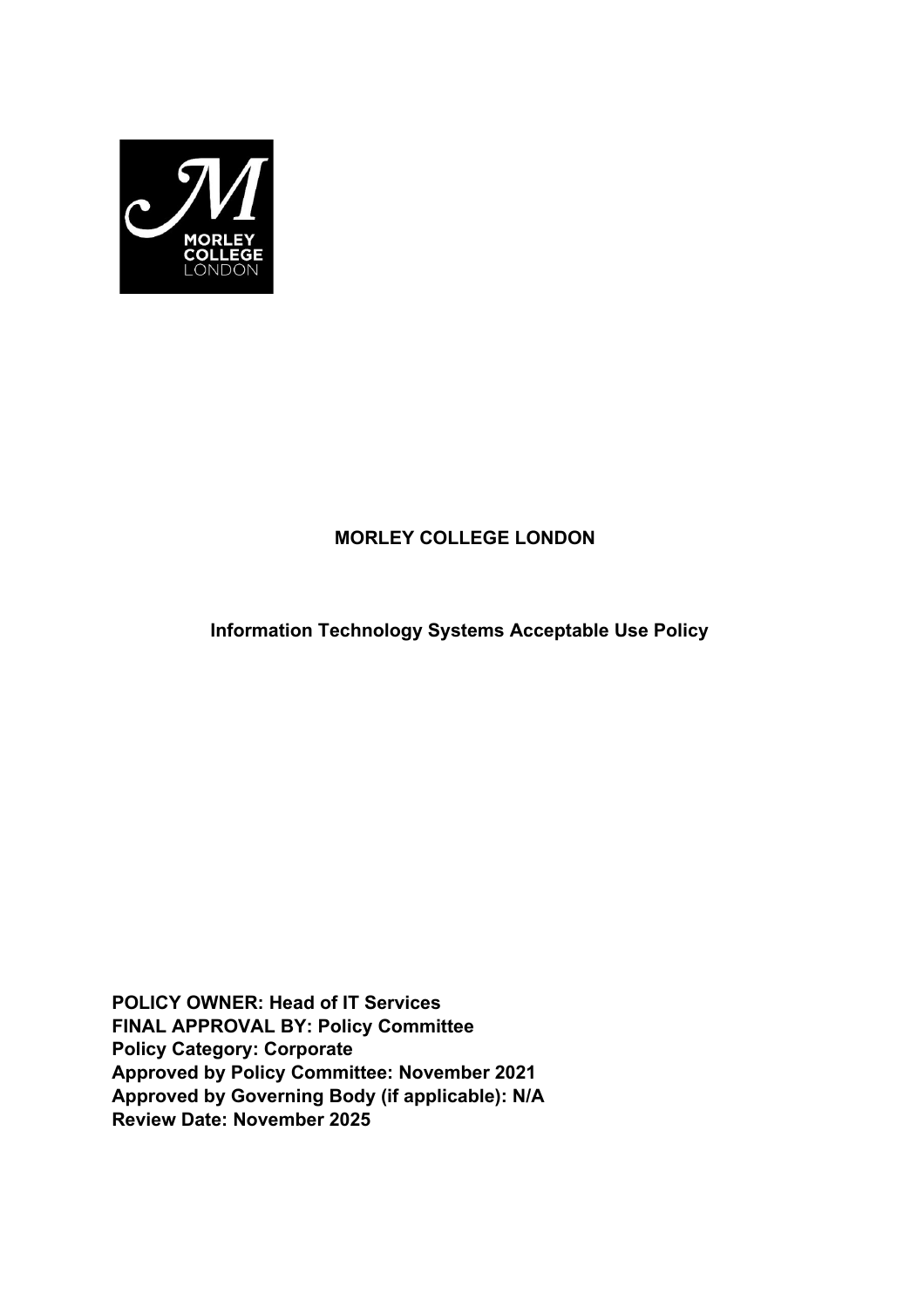# **1. Introduction, Purpose and Scope of Policy:**

- 1.1. Morley College London is committed to providing access to digital learning technology to stimulate curriculum innovation, enhance learning and address social exclusion through the acquisition of digital skills (managing information, communicating, transacting, problem-solving and creating).
- 1.2. This policy ensures that the Information Technology (IT) systems available from Morley College London, including audio-visual, communications, reprographic and computing resources, are used appropriately in pursuance of the College's business.
- 1.3. It is also intended to safeguard the College, its staff and students from information security related incidents and any consequential action, loss of income or damage.
- 1.4. This policy will be reviewed every four years by the Head of IT Services, or sooner if there is a notable change, for onward consideration by the Policy **Committee**

# **2. Equality and Diversity Analysis Screening:**

2.1. This policy includes safeguards regarding harassment, discrimination, and bullying, and does not discriminate based on any of the protected characteristics.

# **3. Applicability:**

- 3.1. IT systems are made available to a wide range of users on a conditional basis and all users must comply with this Policy, as well as the JANET Acceptable Use Policy - https://community.jisc.ac.uk/library/acceptable-use-policy
- 3.2. Unless otherwise stipulated, application of this policy extends to the use of all IT systems provided by or on behalf of Morley College London, regardless of their location or the method of access.
- 3.3. Users accessing one or more of Morley College London's IT systems are deemed to have accepted the terms of this policy as their conditions of use.

# **4. Definitions:**

- 4.1. The term "users" applies to all employees, students, governors, customers, volunteers, temporary workers, self-employed consultants, contractors, agency staff and visitors.
- 4.2. The term "IT Systems" refers to all audio-visual equipment, computing equipment, computer software, files, computer networks, telephone systems, mobile telephones, e-mail, internet, voicemail, and all other forms of electronic communication owned or operated by or on behalf of the College.
- 4.3. In this policy "data" refers to all communications and information created, sent, received, deleted, stored, or otherwise associated in any way with the College's IT systems. "Data" is not the property of any user.
- 4.4. In this policy, "inappropriate," "offensive," "obscene" or "pornographic" material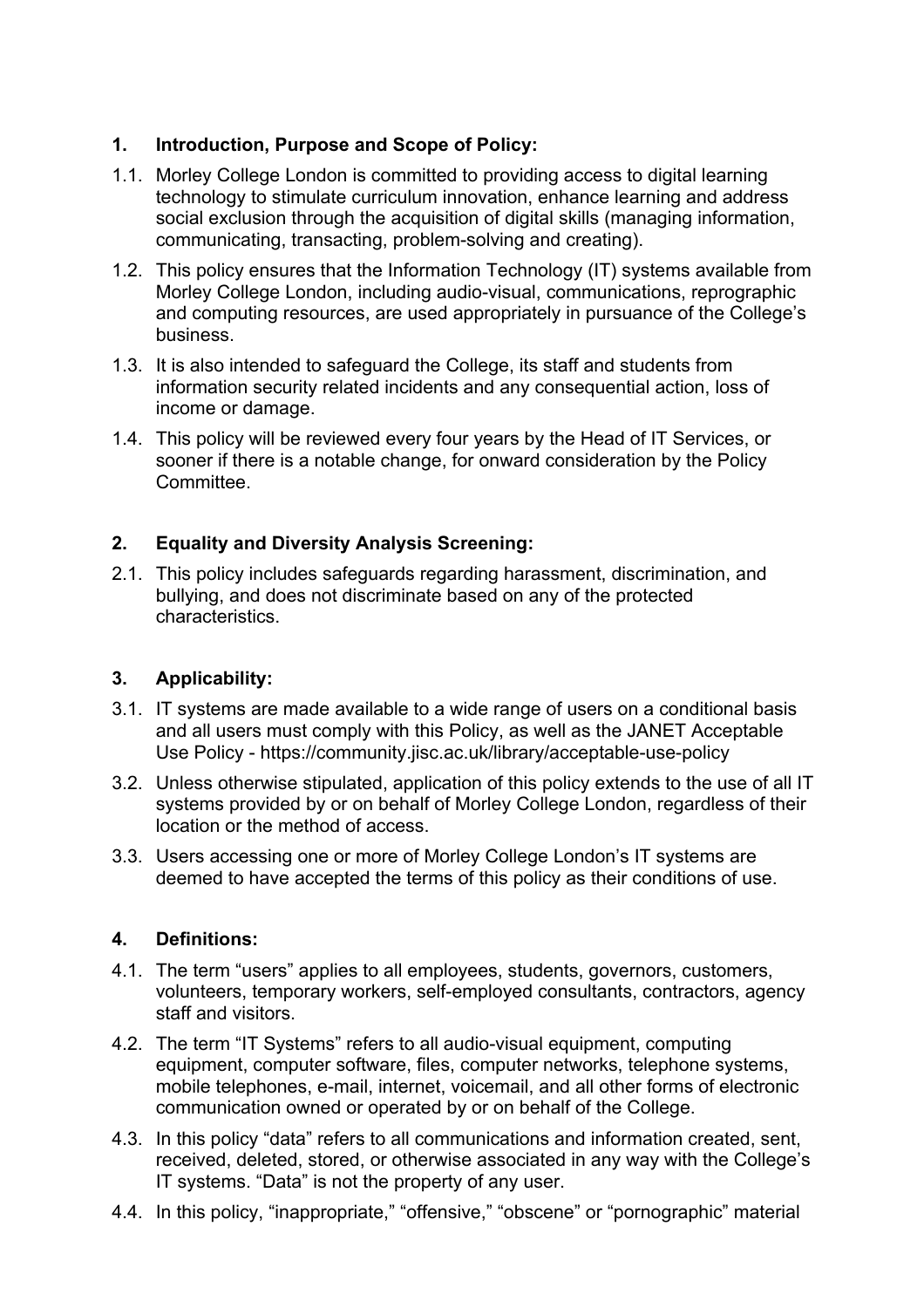is material that the College considers (at its absolute discretion) to be racist, sexist or otherwise discriminatory, containing nudity or images of a sexual nature or which does or could cause offence to people or, material that is illegal or defamatory.

4.5. In this policy "hacking" refers to the unauthorised use of, access to, and modification or transfer of IT systems or data, including where this leads to a disruption or denial of service; or to facilitate the commission of a crime.

### **5. Statutory and regulatory requirements:**

- 5.1. Actions which are likely to contravene current legislation, may be treated as a criminal or civil offence as well as gross misconduct.
- 5.2. Accessing websites or material that promote terrorism or violent extremism or that seek to radicalise individuals to such causes may constitute an offence under the Counter Terrorism and Security Act 2015 and be treated as a criminal offence as well as gross misconduct.

### **6. Policy Objectives:**

- 6.1. This policy ensures that all users with access to the Information Technology (IT) systems available from Morley College London, understand their responsibilities and that their use is appropriate.
- 6.2. It is also intended to safeguard the College, its staff and students from information security related incidents and any consequential action, loss of income or damage.

#### **7. Policy Statement:**

- 7.1. Morley College London's IT systems may be used to allow users to undertake activities commensurate with learning, teaching and assessment.
- 7.2. The College's IT systems may also be used in support of college events, academic research, college administration and for business development.
- 7.3. The College's IT systems may not be used:
	- For personal financial interests or commercial ventures to secure personal advantage, not formally sanctioned by the College in advance
	- To gain unauthorised access to IT systems, or bypass security systems
	- To waste digital or physical resources including paper and consumables
	- To alter or destroy the integrity of computer-based information.
	- To compromise or disrupt the privacy of other users.
	- To install, update or remove software unless authorised by IT Services.
	- To download, store, create or view offensive or obscene material.
	- For harassment, discrimination or bullying of any kind including distributing or displaying, abusive, racist, or sexist material.
	- To promote terrorism or violent extremism or seek to radicalise individuals to such causes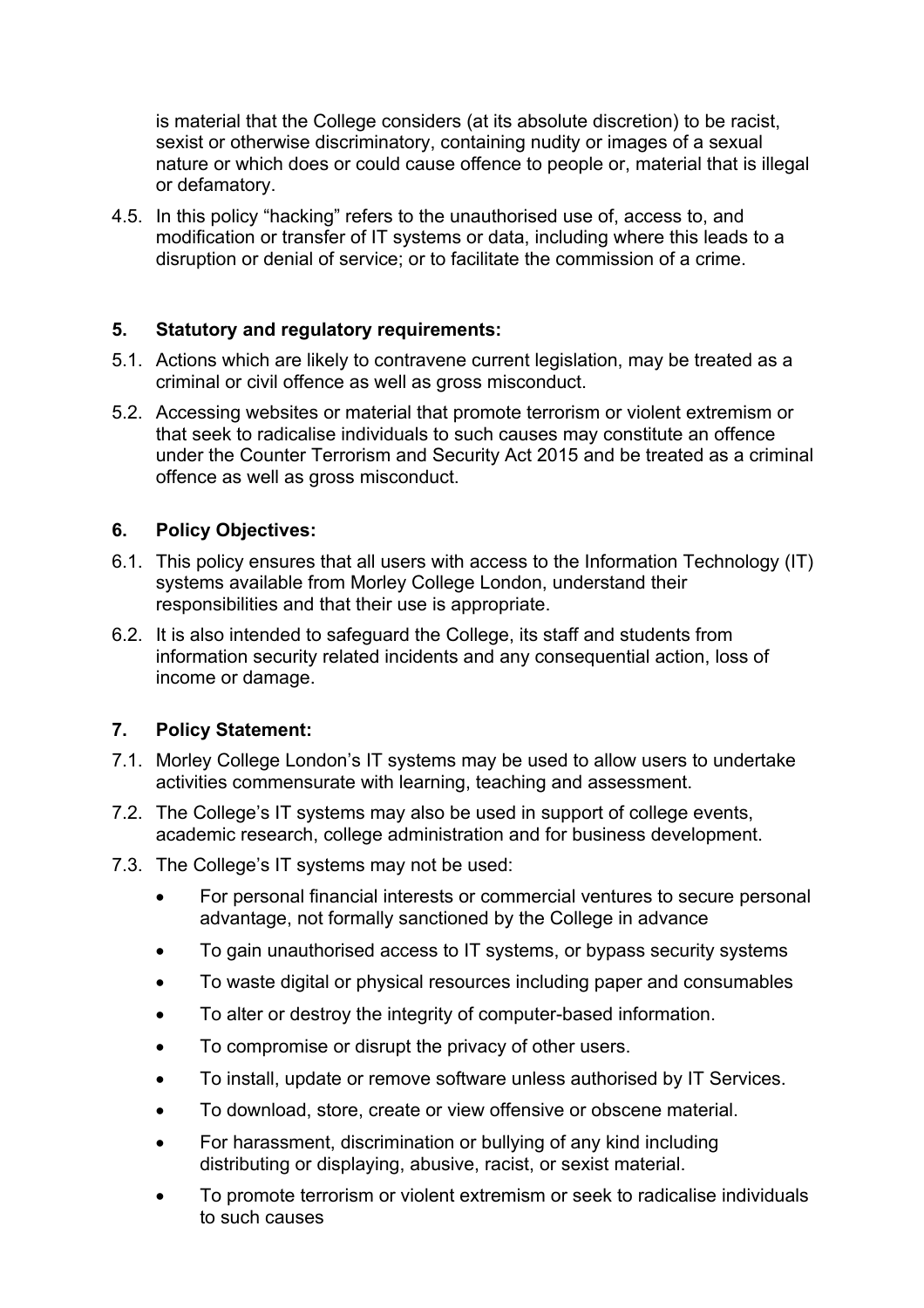- To make defamatory statements about a person or organisation or to post online comments that bring the College into disrepute
- For playing computer games other than those platforms authorised for student use within the College's eSports curriculum
- For on-line gambling or activities associated with cryptocurrencies
- For unsolicited commercial or advertising material, chain, or junk e-mails.
- To introduce computer viruses, trojans or other malicious software.
- For infringing copyright or intellectual property
- To stream audio visual files other than for professional or educational use
- To use the College telephone system for personal calls abroad.
- For political campaigning or fund raising, unless authorised by the College
- For any activities incompatible with an equal opportunity, multi-cultural organisation.
- 7.4. A formal risk assessment and justification must be provided for all users who are required to use College facilities to research terrorism or counter terrorism, which has been signed by the relevant Head of Professional Services or Curriculum.
- 7.5. All risk assessments must be submitted to the Deputy Principal for review, who will consult with relevant teams including People Operations, IT Services, Estates, and the Head of Student Services, where the risk assessment relates to research involving students.
- 7.6. All users must have written authorisation from the Deputy Principal before such research is commenced and for its duration.
- 7.7. All authorised use of college facilities to research terrorism or counter terrorism, must be time limited and communicated to the IT Service Desk in advance.
- 7.8. The Deputy Principal will maintain a register of all requests to use college facilities to research terrorism or counter terrorism and report on changes to the register, to the Risk Management Committee.
- 7.9. All users should take reasonable steps to maintain confidentiality when using College equipment in public spaces, such as the use of privacy filters.
- 7.10.Limited personal use of internet and e-mail is permitted; however, it must not detract from or affect the quality or capacity of service provision.
- 7.11.Employees' personal use of the College's telephone system must be restricted to occasional short, urgent, or emergency calls.
- 7.12.All users should refrain from consuming food, liquid or smoking near IT equipment.

# **E-mail & Voice-mail Usage**

- 7.13.While e-mail correspondence tends to be a more informal form of communication, UK legislation requires little formality to create a binding contract that incurs legal liabilities.
- 7.14.Users should therefore not enter into electronic commitments via the Internet or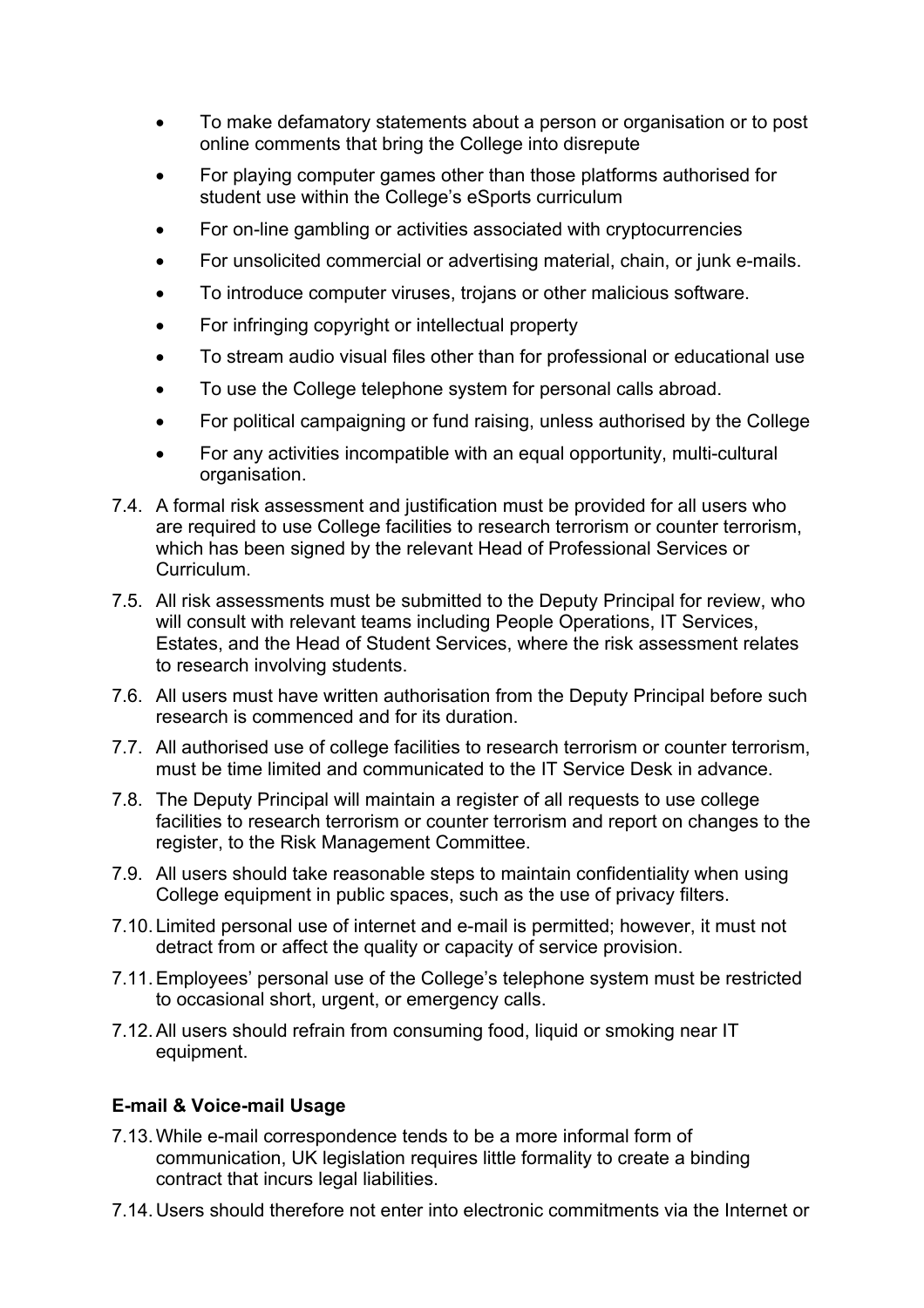email unless they have explicit authority to do so.

- 7.15.Users should be aware that UK legislation including the laws of libel and defamation also apply to electronic documents.
- 7.16.When using e-mail users should follow good business etiquette and communicate in a professional manner, thinking carefully about what is said about other persons or organisations when composing e-mail messages.
- 7.17.Users should be mindful that e-mails may be used as an official record and therefore should not be overly familiar or informal. The use of emoticons and "text-speak" for example is not deemed appropriate when writing work e-mails.
- 7.18.Users should never e-mail hastily or out of anger use aggressive, abusive, or deliberately anti-social language in e-mails. The use of capitalised text in e-mail should be avoided.
- 7.19.Consideration should be given to alternative means of communication such as the telephone or meetings may be more appropriate when discussing complex, confidential or urgent matters.
- 7.20.Care must be taken when disclosing e-mail addresses to ensure it will not be misused for unsolicited e-mail, some of which may contain malicious code.
- 7.21.An "Out of Office" e-mail and voice message, must be used whilst users are away from the College, indicating an alternative contact and expected return date.
- 7.22.Users should routinely archive e-mail and voice messages when no longer needed.

# **Printing and Photocopying**

- 7.23.All users should consider alternative methods to minimise costs of printing and photocopying, such as scanning documents electronically to e-mail or online storage.
- 7.24.The use of colour photocopying and printing should be kept to a minimum.
- 7.25.Energy saving features of printing and photocopying equipment must be configured to reduce the consumption of power and double-sided photocopying and printing should be adopted whenever possible, to reduce the environmental impact.
- 7.26.Confidential paper waste should be shredded prior to disposal and nonconfidential paper waste should either be re-used or recycled.
- 7.27.Requests for replacement printer and photocopying consumables must be logged with the IT Service Desk and used toner recycled where possible.
- 7.28.All users must ensure they have permission to photocopy or scan documents and other materials to avoid infringement of copyright.

#### **Software**

- 7.29.No computer software of any kind may be installed on any part of the College's IT systems, without the prior authorisation of the Head of IT Services.
- 7.30.All computer software must be licensed for the duration of use, as both individuals and the College can be liable in the civil and criminal courts for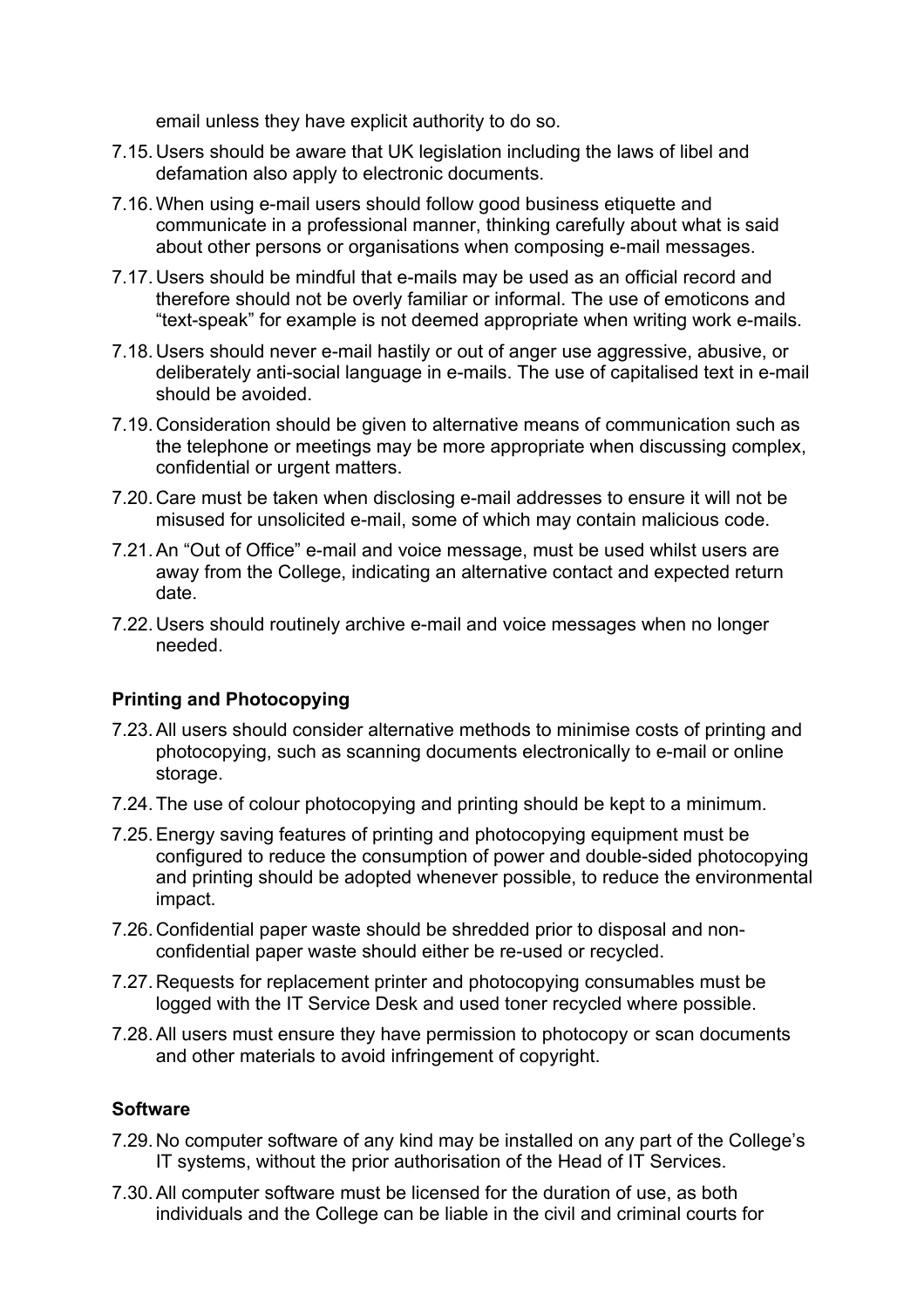software theft.

- 7.31.Software usage must be regularly reviewed, and unlicensed software removed.
- 7.32.Use of computer software must adhere to the licensing terms, ensuring that the scope of licensing is sufficient for the platforms on which the software is used.
- 7.33.Users must work within the existing control frameworks, to use, license or install only software that has been authorised for use.
- 7.34.Users must seek permission from the IT Service Desk, to access software that is not on the list of the approved software.
- 7.35.Requests for software will be subject to a compatibility check, confirming the suitability of the platforms on which it is to be installed, to prevent the introduction of malware, incompatible or sub-standard software.
- 7.36.Current staff, students and governors may install software that the College provides for home use, on personal devices, subject to available licensing and terms of use.
- 7.37.Users must not use College IT systems to duplicate or distribute software, unless formally authorised to do so, to ensure compliance with copyright law.
- 7.38.All users must not attempt to reverse engineer or decompile software products unless this is explicitly permitted within the products terms of use.

# **Security**

- 7.39.Authorised users are allocated a unique user account by IT Services, for which they are then responsible. Staff are also required to register for multi-factor authentication.
- 7.40.Users must only access the College's IT systems using their own username and password, and not share access or divulge this information to others.
- 7.41.All users must ensure they register for the password reset self-service facility, change their password regularly and use a complex password.
- 7.42.It is the responsibility of all users of College IT systems to comply with the College's Information and Data Protection Policy, and to ensure that information is stored securely and not disclosed to any other person unlawfully.
- 7.43.Users are only permitted to use their own devices when connecting to the College's wireless guest and eduroam network, providing usage is compliant with this policy.
- 7.44.In all other instances, the College does not permit the connection to its internal data networks, of any computing equipment that is not the College's property.
- 7.45.Users should ensure they log out of or shutdown their computer when they have finished using it or lock their computer when it is left unattended.
- 7.46.All College equipment, including that used off-site (e.g., laptops) must be physically protected to reduce the risk of unauthorised access and users are to take all reasonable steps to safeguard against loss or damage.
- 7.47.Users should return all College equipment made available to them at the end of any designated loan period, course, employment contract or when requested.
- 7.48.All computers must have up to date anti-virus software, be regularly patched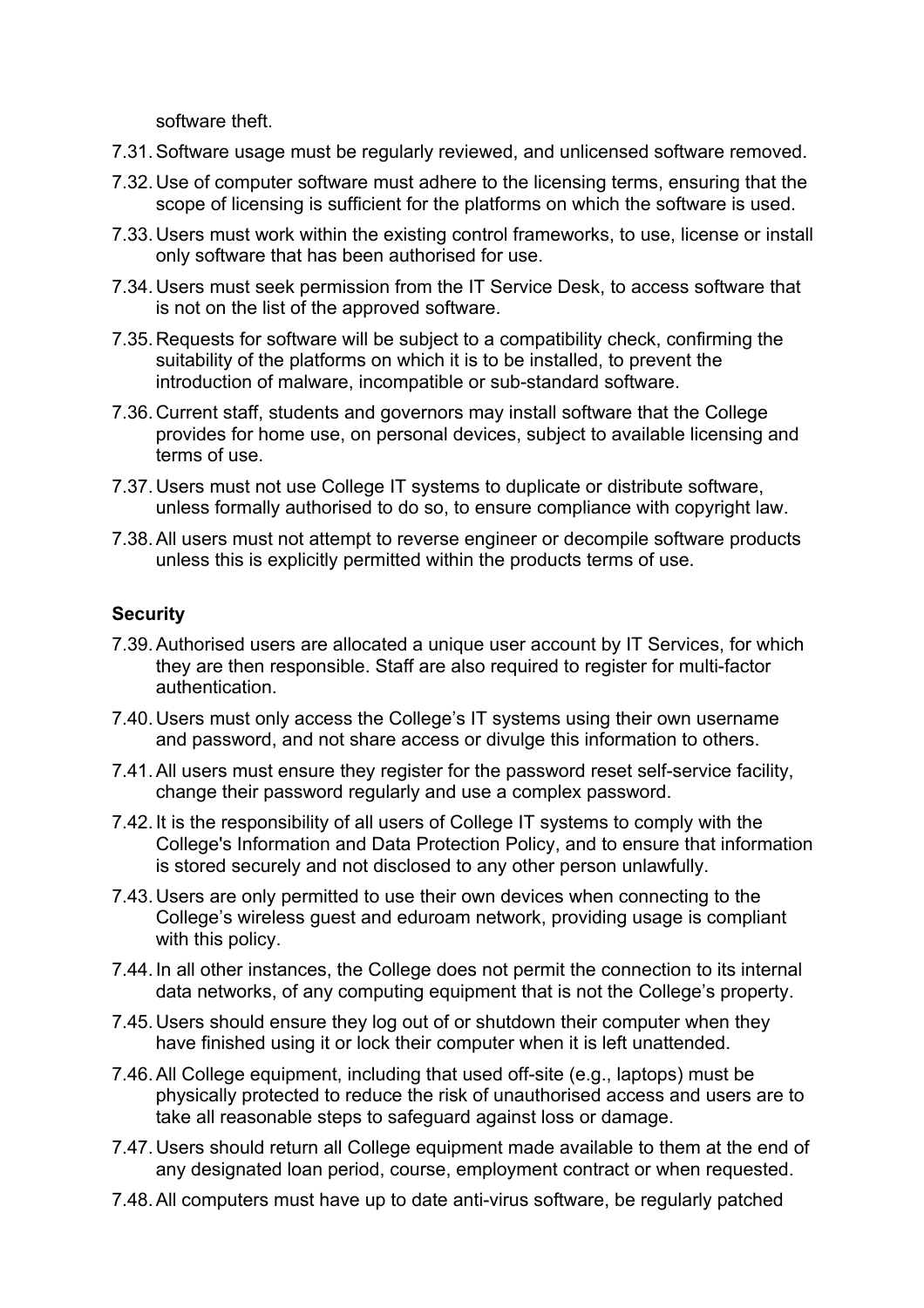with latest applicable security updates and have a supported operating system installed.

7.49.All e-mail and voice-mail messages originated or received on college computer and telephone systems are the property of the College.

### **Business Continuity**

- 7.50.The College may from time to time authorise access to e-mail and voicemail for business continuity purposes. Requests should be made to the IT Service Desk.
- 7.51.Automatic back-ups of College IT systems will be administered by IT Services, with copies retained offsite and recovery tested, for the purposes of business continuity.
- 7.52.All staff and students are provided with data storage capacity, including home drives, shared drives, and cloud storage such as Microsoft OneDrive and SharePoint.
- 7.53.All users are advised to use their online storage provision and should refrain from storing data on portable media or the internal storage of personal computers.

#### **8. Implementation of Policy:**

8.1. Through the systems and processes managed by the IT Services Team and for each information system managed by others, the designated information system owner.

#### **9. Communication and training:**

9.1. The policy will be communicated through staff and student handbooks, induction, via the College's intranet, website and when connecting to the wireless network portal.

#### **10. Monitoring and Reporting:**

- 10.1.Use of the College's IT systems may be automatically logged to safeguard users and to permit investigation of infringements of College Policies.
- 10.2.Automatic scanning of e-mail and internet access is undertaken as a control mechanism to detect abuse, inappropriate language, or images, prevent viruses and malicious code from entering the network, and to ensure service continuity.
- 10.3.Automatic logging and filtering are deemed the least intrusive method and will be used to prevent access to websites deemed unsuitable in a work environment.
- 10.4.Users must contact the IT Service Desk to request a change in access to resources, including where they are blocked from accessing a website.
- 10.5.While this policy is non contractual, breach of any part of the policy may lead to disciplinary action and / or facilities being withdrawn.
- 10.6.In extreme cases where breach of this policy will be deemed to be gross misconduct, it may lead to summary dismissal.